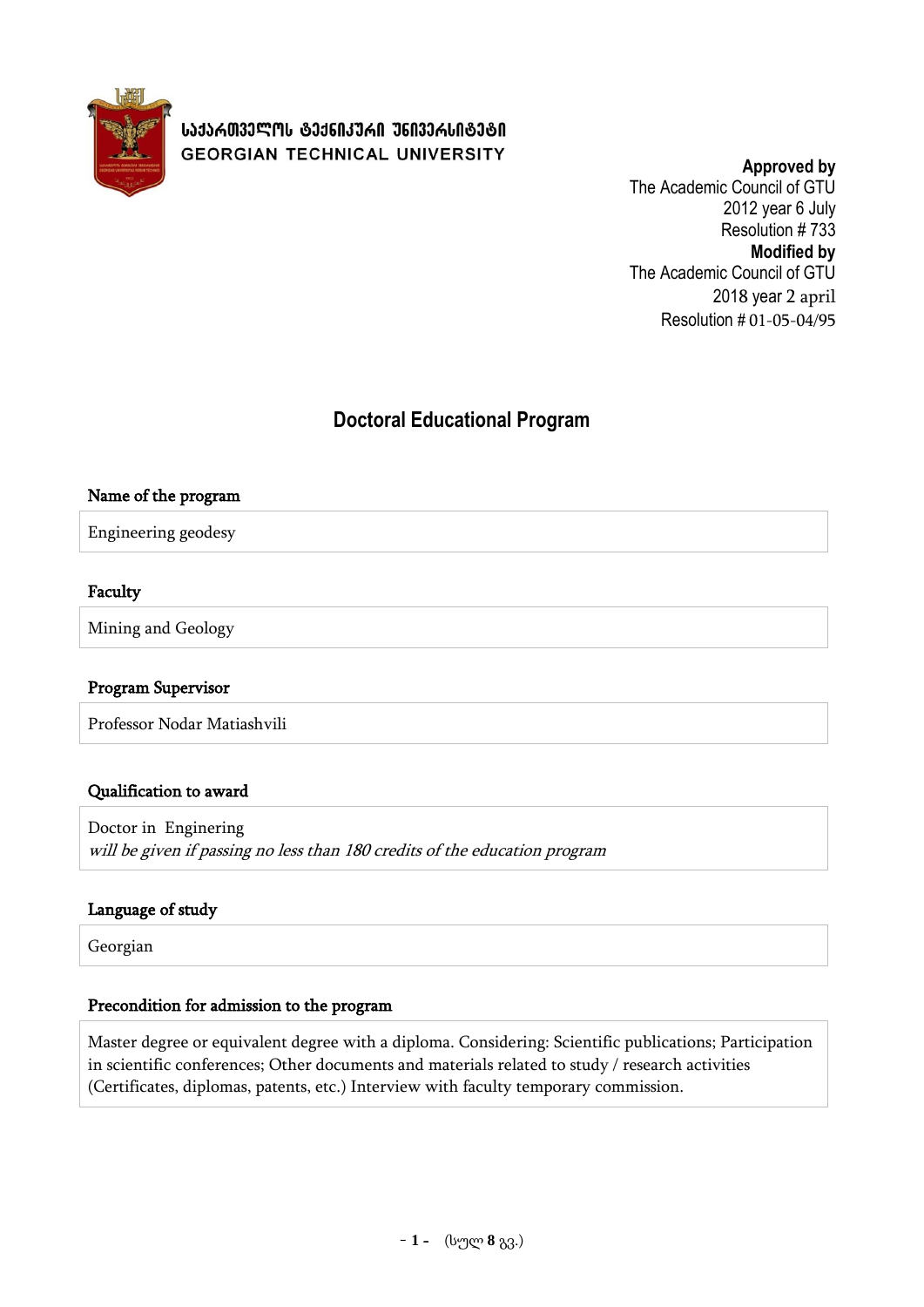## The purpose of the program

The program was done based on ECTS system, 1 credit is equal to 25 hours, which involves both the contact and independent work hours. The credit distribution is presented in the program curriculum.

The duration of the program is 3 years (6 semesters) and includes 180 credits.

The study component - 60 credits (Including compulsory elements of study components - 15 credits, special program related to program - 15 credits, thematic seminars - 30 credits), research component - 120 credits: colloquiums (I, II and III) - total 60 credits, thesis research project / prospectus - 30 credits, completion of the thesis and defence - 30 credits.

The study process is as follows: the semester includes 20 weeks, from which the study process continues 16 weeks; XVII week is devoted to the preparation for final examination, the final exam is conducted on the XVIII-XIX week. XX week, if necessary, is devoted for an additional exam.

The first semester consists of two compulsory elements (5 and 5 credits) of study components, two special courses (5 and 5 credits) related to the program and the project of thesis research project / prospectus 1 - 10 credits.

The second semester includes one compulsory component of the study components (5 credits), a special course related to the program (5 credits), and he project of thesis research project / prospectus - 2 - 20 credits.

The third semester is dedicated to the first thematic seminar - 15 credits, the compulsory element of the educational program research component: theoretical / experimental research / colloquium - 1 (15 credits).

The fourth semester is dedicated to the second thematic seminar - 15 credits, compulsory element of educational program research component: theoretical / experimental research / colloquial - 2 (15 credits).

The fifth semester comprises the compulsory element of the educational program research component: theoretical / experimental research / colloquium -3 (30 credits).

The fifth semester is a compulsory component of the educational program research component: completion and defence of the doctoral thesis (30 credits).

The doctoral student prepares two scientific thematic seminars during the period of educational program scheme.

Dean organizes the seminar for presentation of thematic seminar. The workshop on the seminar is evaluated by a commission comprising 5-9 members, which is based on the submission of the head of the Dean Academic Department, the composition of the Commission is approved by the Faculty Order.

Based on theoretical / experimental research, PhD student is required to prepare three colloquiums in the third, fourth and fifth semester. Colloquiums reflect the findings of the doctorate study.

Completion and protection of the thesis is a major part of the research component. It reflects the scientifically justified results of the theoretical / experimental research conducted by the PhD student and / or solves the topical scientific problem. PhD student submits the dissertation work to the dissertation board consisting of 7-9 representatives of the relevant science field.

## The purpose of the program

Prepare doctors in the field of engineering geodesy who will be competent to carry out their work. As well as to study theoretical and practical issues within engineering geodesic and special educational programs. Continue the scientific work, prepare specialists in the field of geodesy.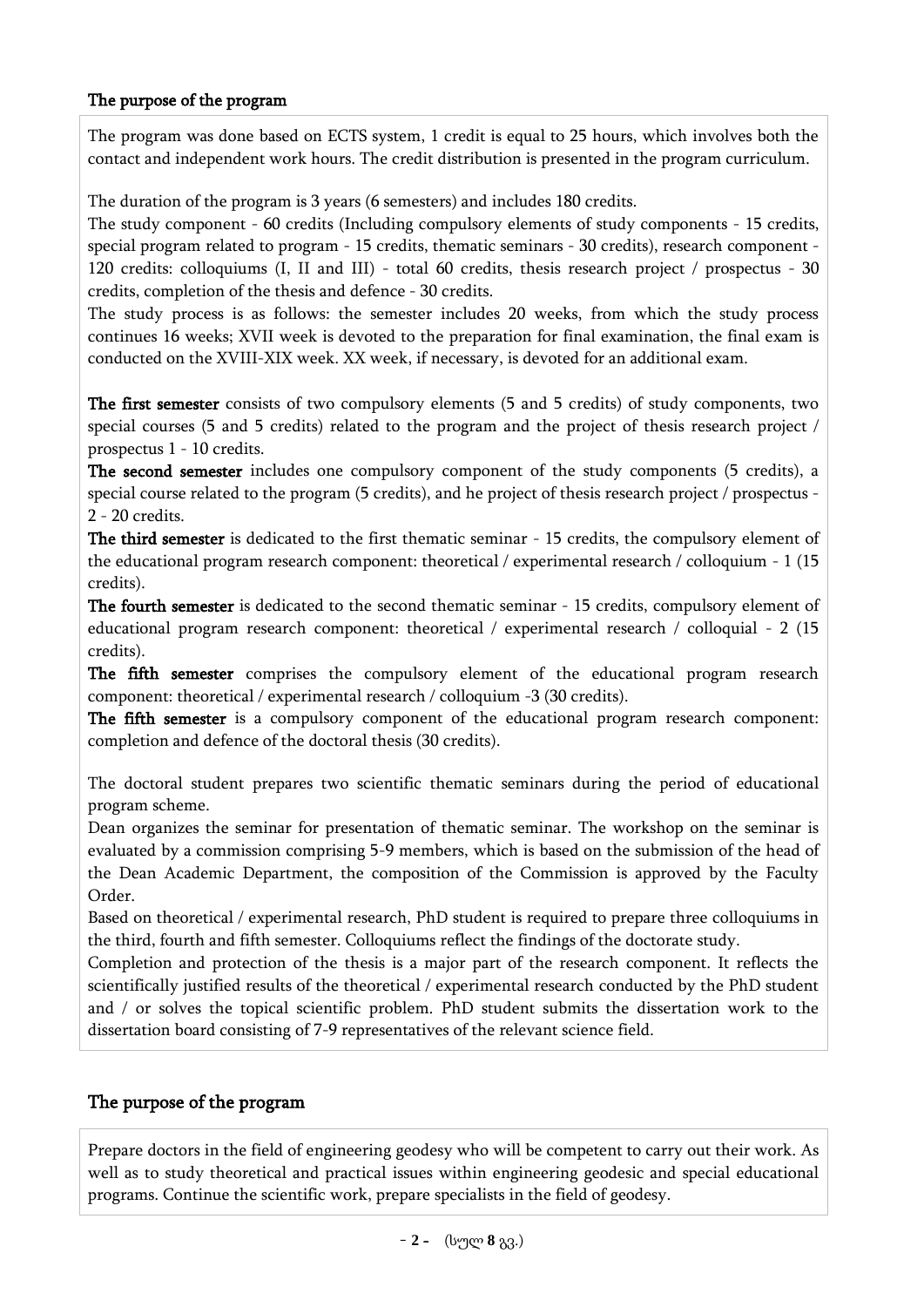## Outcomes/competences (general and sectoral)

- Knowledge and understanding: knowledge based on the latest achievements in the field of Engineering Geodesy, which enables the use of expansion or innovative methods (at the standard level required for a referential publication). Understanding the knowledge of renewed knowledge through re-understanding of the existing knowledge and partially revaluating;
- Ability to use knowledge in practice Independent planning, implementation and supervision of innovative research. Developing new research and analytical methods and approaches that are oriented toward creating new knowledge and reflecting in international referencing publications;
- Making judgments: Establishing grounded conclusions based on critical analysis of complex and incomplete information (including recent research);
- Communicating skills Ability to write in a concise and comprehensible manner. Ability to create logically organized written constructors, Ability to prepare relevant presentations or written information, Communication skills in native and foreign languages, Communication of information for specialists and non-specialists in Georgian and foreign languages. Ability to conduct oral speech and public speeches of complex issues.
- **Ability to learn** Ability to study independently, to develop the new ideas or processes, learning and learning activities, within the research, based on the latest achievements,
- Values: Ability to maintain and establish professional values (accuracy, punctuality, objectivity, transparency, organization and etc.) Ability to protect the norms of ethics and morals

## Methods of achieving learning outcomes (teaching and learning)

 $\boxtimes$  Lecture  $\Box$  Seminar (team working)  $\Box$  Practical classes  $\Box$  Laboratory  $\boxtimes$ Scientificthematic seminar  $\boxtimes$  Independent work  $\boxtimes$  Consultation  $\boxtimes$  Research component  $\boxtimes$  Design of doctoral thesis  $\boxtimes$  Doctoral thesis

**Teaching methods.** during studying process the following methods are used to study the specifics of the course, which is given in the syllabi of the course;

1. Discussion/debates. This is the most widely spread method of interactive teaching. A discussion process greatly increases the quality of students' involvement and their activity. A discussion may turn into an argument and this process is not merely confined to the questions posed by the teacher. It develops students' skills of reasoning and substantiating their own ideas.

2. Case study – the teacher discusses concrete cases together with the students and they study the issue thoroughly. E.g., in the sphere of engineering safety it can be a discussion of a concrete accident or catastrophe, or in political science it can be a study of a concrete, e.g., Karabakh problem (Armenian-Azeri conflict).

3. Demonstration method implies presenting information with the help of visual aids. It is quite effective in reaching the required result. It is frequently advisable to present the material simultaneously through audio and visual means. The material can be presented both by a teacher and a student. This method helps us to make different steps of perceiving the teaching material more obvious, specify what steps the students are supposed to take independently; at the same time this strategy visually shows the essence of an issue/problem. Demonstration can be very simple.

4. Deduction Method - Determines the form of the transformation system, which on the basis of the general knowledge of the discovery of the new mechanism of the process of production is proceeds from the general to the concrete.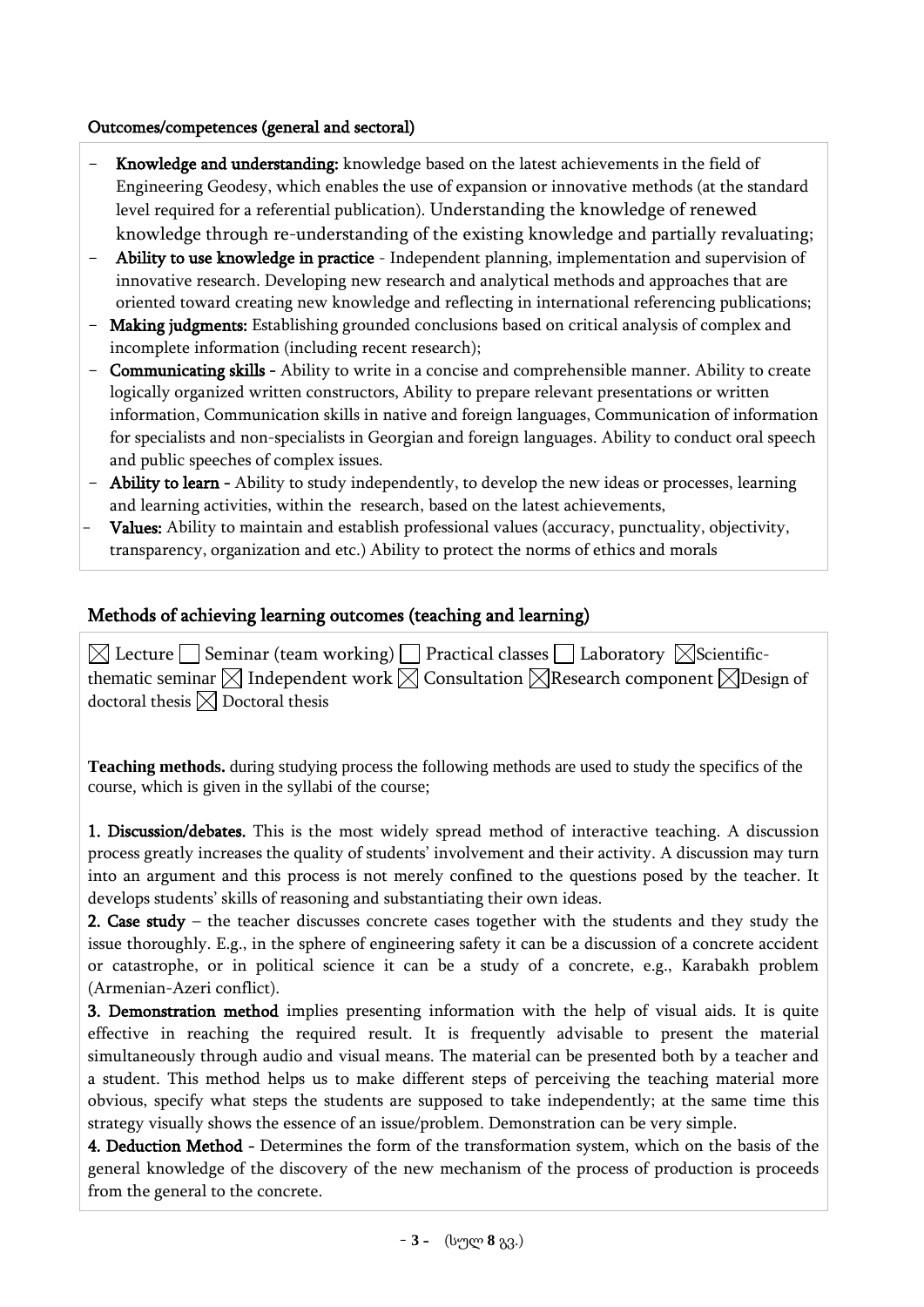5. Analysis Method - Helping the Study to Become a Part of the Matter It's easy for you. 6. Synthesis Method - implies the ability to read the questions by using a group. This is how you are experiencing the development of the problem as the disease.

7. Verbal or oral method comprises a lecture, narration, conversation, etc. During the process the teacher conveys, explains the material verbally, and students perceive and learn it by comprehending and memorizing.

8. Written method implies the following forms of activity: copying, taking notes, composing theses, writing essays, etc.

9. Practical methods unite all the teaching forms that stimulate developing practical skills in students. In this case a student independently performs different kinds of activity on the basis of the knowledge acquired e.g. field study, teaching practice, field work, etc. 7.

7. Explanatory method is based on discussing a given issue. In the process of explaining the material the teacher brings concrete examples the detailed analysis of which is made in the framework of the given topic.

10. Activity-oriented teaching implies teachers' and students' active involvement in the teaching process, when practical interpretation of the theoretical material takes place.

11. Collaborative work; using this method implies dividing students into separate groups and giving each group its own task. The group members work at their issues individually and at the same time share their opinions with the rest of the group. According to the problem raised, it is possible to shift the functions among the group members in this process. This strategy ensures the students' maximum involvement in the learning process.

## Student knowledge assessment system

Grading system is based on a 100-point scale. Positive grades:

 $(A)$  - Excellent - the rating of 91-100 points;

 $(B)$  – Very good - - the rating of 81-90 points

(C) - Good - the rating of 71-80 points

(D) - Satisfactory - the rating of 61-70 points

(E) - Enough - the rating of 51-60 points

Negative grades:

(FX) - Did not pass - 41-50 points of rating, which means that the student needs more work to pass and is given the right to take the exam once more with independent work;

(F) – Failed - 40 points and less, which means that the work carried out by the student is not enough and he/she has to learn the subject from the beginning.

Doctoral thesis is to assess the 100-point system:

a) Excellent (summa cum laude) – Excellent work

b) Very good (magna cum laude) - result that exceeds the requirements in every way;

c) Good (cum laude) - result that exceeds the requirements;

d) Average (bene) - result that meets the requirements in every way;

e) Satisfactory (rite) - a result that, despite the shortcomings, still meets the requirements;

f) Unsatisfactory (insufficient) - a result that does not meet the requirements due to significant deficiencies;

g) Completely unsatisfactory (sub omni canone) - a result that does not meet the requirements completely.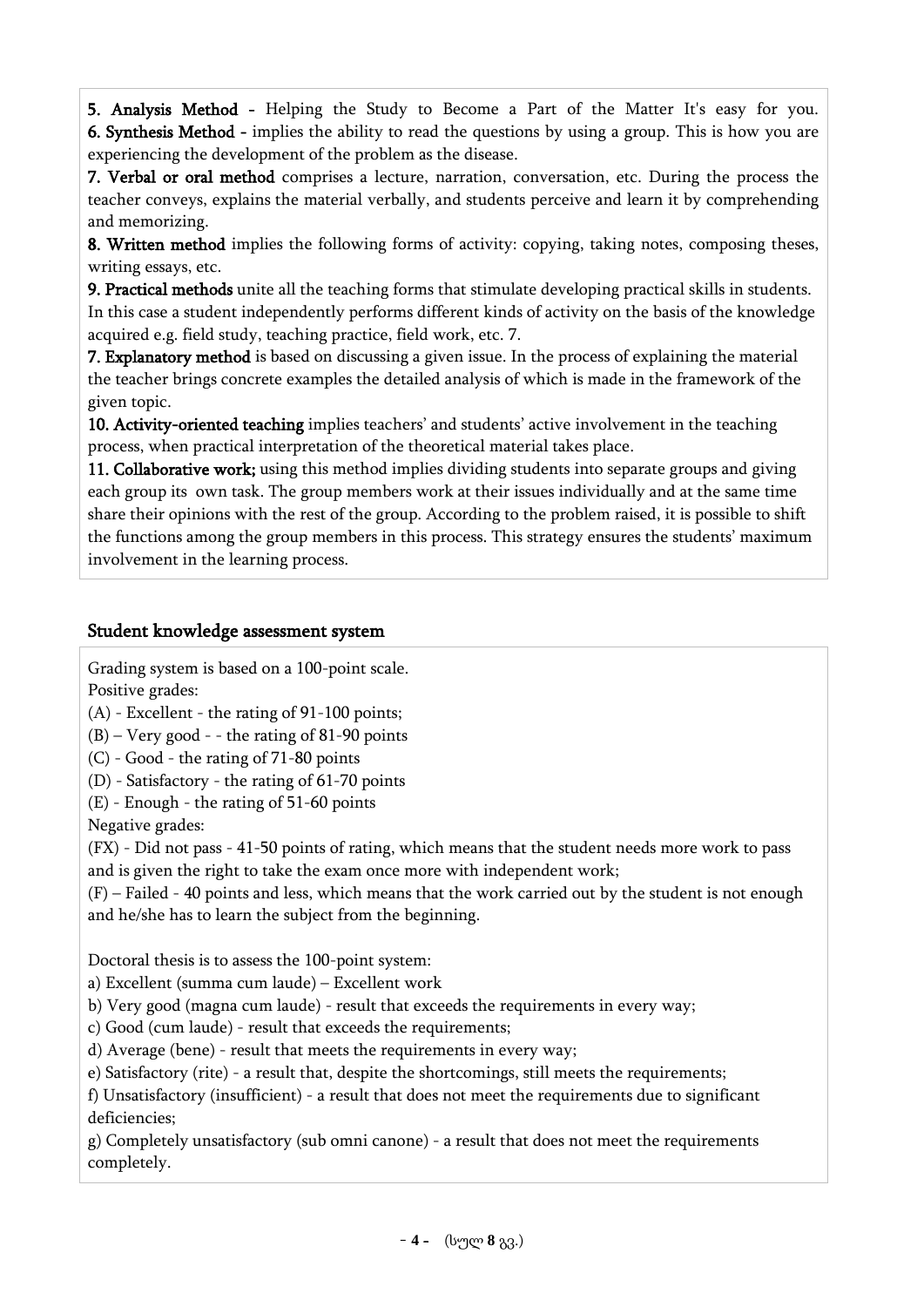## Sphere of Employment

Civil and industrial construction, transport facilities, hydro technical and other construction; Open and underground treatment facilities of minerals; Chalk, water, land, forest and others. Cadastral processing facilities; Higher education institutions; Private and state research and scientific institutions.

#### Required human and material resources

## 1. Laboratories, technical installations, computing and software that are considered for the implementation of this program.

- Geodesy Laboratory: Special pumps installed (independent of the foundation of the building) for surveying, checking and correction of different geodesic measurements (for simulation);
- High precision, accurate and technical instruments: 49 optical nivelir, 3 digital nivelir, 30 theodolite, 1 light distance measuring, 2 laser distance spectrum, 1 gravimeter, 1 giroteodolite, 3 electronic tachometer, 1 global positioning system "GPS", 1 laser scanner;
- Special stand for determining the difference of the optical instruments, the cost of the tarazo, the distance coefficient, the heel of the lartqi;
- Comparator to examine high-precision instruments for metric and decimetric examination of Invar lartqi;
- Field compiler (yard of the GTU third building) for compaction of metal bars, hooves, invars
- Laboratory for studying geoinformation systems, digital monitor and network computer system;
- Remote sensing and digital photogrametric laboratory, digital monitor and network computer system
- Shaft laboratory to conducting mining survey activities

## 2. Academic staff (Field of activity) Estimated listing, Which will serve this program

Professor: Nodar Matiashvili; Murman Meskhi

Associate Professors: Mzia Nadiradze, David Papava, Giorgi Chiaureli.

If necessary, the doctoral program may be invited Professor from other (Georgian or foreign) University.

## 3. The program is attached to the program Supervisor/ Supervisors CV

## Number of attached syllables: 5

## Program Subject

#### Program Subject

| Nº |                                                     | Programme<br>Prerequisites | <b>ECTS</b> credit |  |         |    |          |  |  |  |
|----|-----------------------------------------------------|----------------------------|--------------------|--|---------|----|----------|--|--|--|
|    |                                                     |                            | I Year             |  | II Year |    | III Year |  |  |  |
|    | Training component                                  |                            | Semester           |  |         |    |          |  |  |  |
|    |                                                     |                            |                    |  | Ш       | IV |          |  |  |  |
|    | Academic writing and scientific research<br>methods | does not have              | 5                  |  |         |    |          |  |  |  |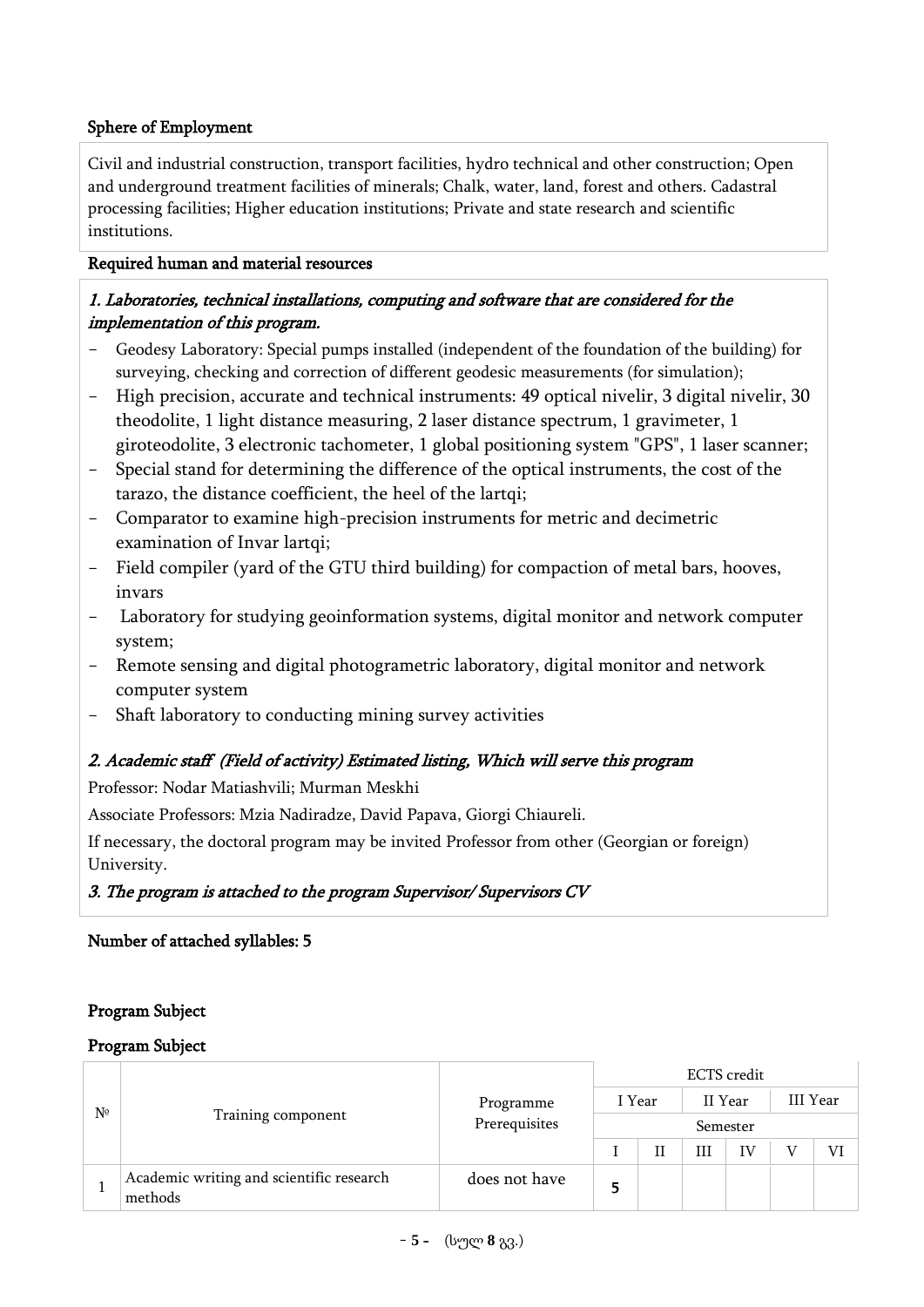|                | Per year:                                                    |                                                          |    |          |    | 180 |    |    |
|----------------|--------------------------------------------------------------|----------------------------------------------------------|----|----------|----|-----|----|----|
|                | Per semester:                                                |                                                          |    | 60<br>60 |    |     | 60 |    |
| 6              | Thesis Completion, presentation                              | All the necessary<br>training and research<br>components |    |          |    |     |    | 30 |
| 5              | Theoretical / experimental research /<br>colloquium-3        | Theoretical /<br>experimental research<br>/ colloquium-2 |    |          |    |     | 30 |    |
| $\overline{4}$ | Theoretical / experimental research /<br>colloquium-2        | Theoretical /<br>experimental research<br>/ colloquium-1 |    |          |    | 15  |    |    |
| 3              | Theoretical / experimental research /<br>colloquium-1        | does not have                                            |    |          | 15 |     |    |    |
| $\overline{2}$ | Thesis research Project / Prospectus - 2                     | Thesis research<br>Project / Prospectus -                |    | 20       |    |     |    |    |
| $\mathbf{1}$   | Thesis research Project / Prospectus - 1                     | does not have                                            | 10 |          |    |     |    |    |
|                | Research component                                           |                                                          |    |          |    |     |    |    |
| 8              | Second thematic seminar                                      | First thematic<br>seminar                                |    |          |    | 15  |    |    |
| 7              | First thematic seminar                                       | does not have                                            |    |          |    |     |    |    |
| 6              | mine-surveying Works in extraction fossil                    | does not have                                            |    | 5        |    |     |    |    |
| 5              | The mathematical processing theory of<br>geodetic dimensions | does not have                                            | 5  |          |    |     |    |    |
| 4              | Using geodesy                                                | does not have                                            | 5  |          |    |     |    |    |
| 3              | Assistant Professor                                          | does not have                                            | 5  |          |    |     |    |    |
| $\overline{2}$ | Teaching methods                                             | does not have                                            | 5  |          |    |     |    |    |

# Educational Program Scheme

| Nº             | Training component                                        | Knowledge and<br>understanding | 日<br>knowledge<br>use<br>S)<br>practice<br>Ability | Making judgments | skills<br>Communicating | learn<br>$\overline{c}$<br>Ability | Values |
|----------------|-----------------------------------------------------------|--------------------------------|----------------------------------------------------|------------------|-------------------------|------------------------------------|--------|
| 1              | Academic writing and scientific research methods          | X                              | X                                                  | X                | X                       |                                    |        |
| $\overline{2}$ | Teaching methods                                          | X                              | X                                                  | X                | X                       |                                    | X      |
| 3              | Assistant Professor                                       | X                              | X                                                  | X                | X                       | X                                  | X      |
| 4              | Using geodesy                                             | X                              |                                                    | X                |                         | X                                  |        |
| 5              | The mathematical processing theory of geodetic dimensions | X                              |                                                    | X                |                         | X                                  |        |
| 6              | mine-surveying Works in extraction fossil                 | X                              |                                                    | X                |                         | X                                  |        |